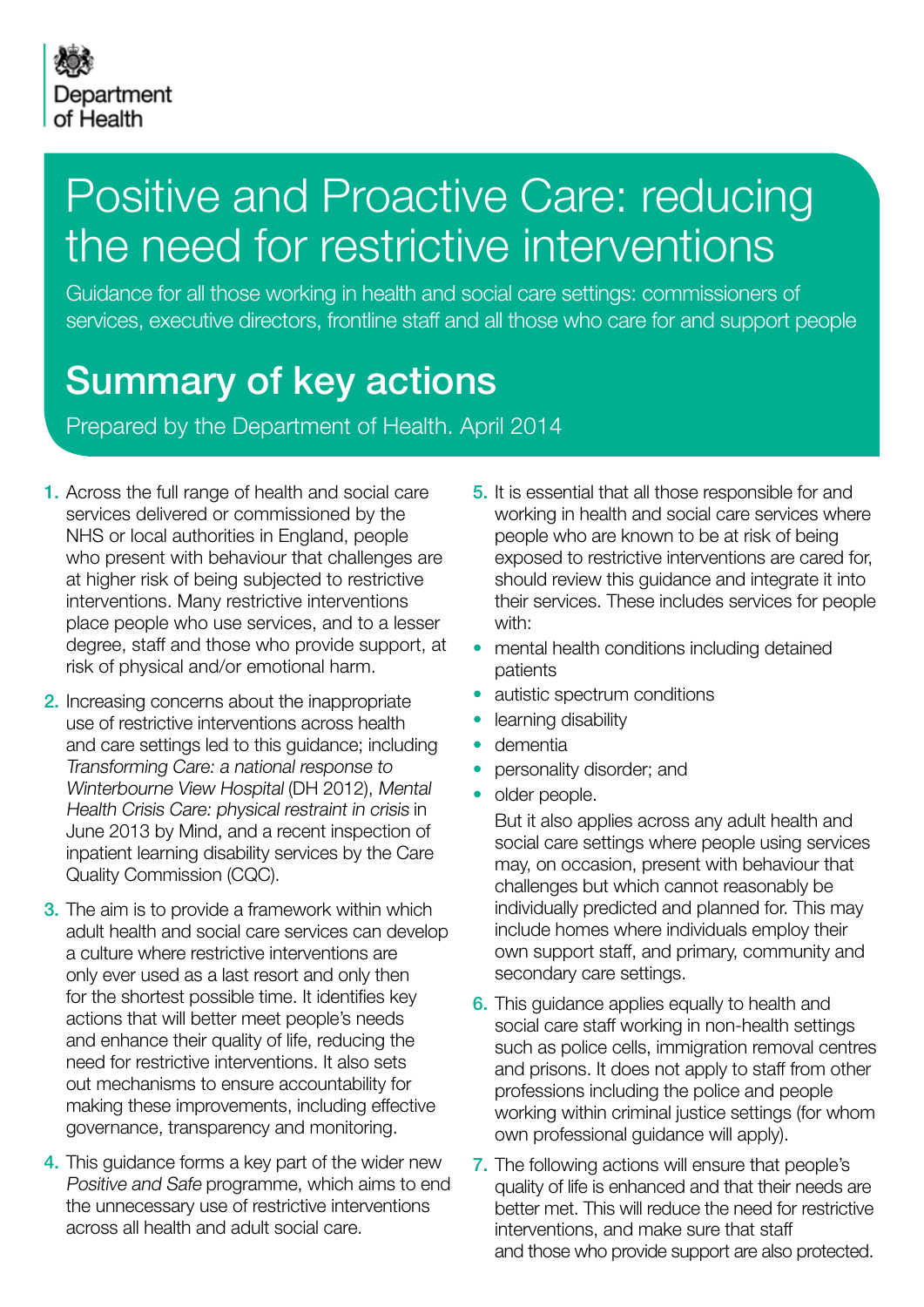# Key actions

#### Improving care

- Staff must not deliberately restrain people in a way that impacts on their airway, breathing or circulation, such as face down restraint on any surface, not just on the floor. [Para 70]
- If restrictive intervention is used it must not include the deliberate application of pain. [Paras 58, 69, 75]
- If a restrictive intervention has to be used, it must always represent the least restrictive option to meet the immediate need. [Paras 64, 96]
- Staff must not use seclusion other than for people detained under the Mental Health Act 1983. [Paras 80, 89]
- People who use services, families and carers must be involved in planning, reviewing and evaluating all aspects of care and support. [Paras 25, 36, 42, 53, 58, 62, 108, 116, 118]
- Individualised support plans, incorporating behaviour support plans, must be implemented for all people who use services who are known to be at risk of being exposed to restrictive interventions. [Paras 35, 61, 65, 106, 108, 115]

### Leadership, assurance and accountability

- A board level, or equivalent, lead must be identified for increasing the use of recovery-based approaches including, where appropriate, positive behavioural support planning, and reducing restrictive interventions. [Paras 29-31, 109]
- Boards must maintain and be accountable for overarching restrictive intervention reduction programmes. [Para 109]
- Executive boards (or equivalent) must approve the increased behavioural support planning and restrictive intervention reduction to be taught to their staff. [Paras 108, 119, 124, 125]
- Governance structures and transparent polices around the use of restrictive interventions must be established by provider organisations. [Paras 105-109]
- Providers must have clear local policy requirements and ensure these are available and accessible to users of services and carers. [Paras 114-118]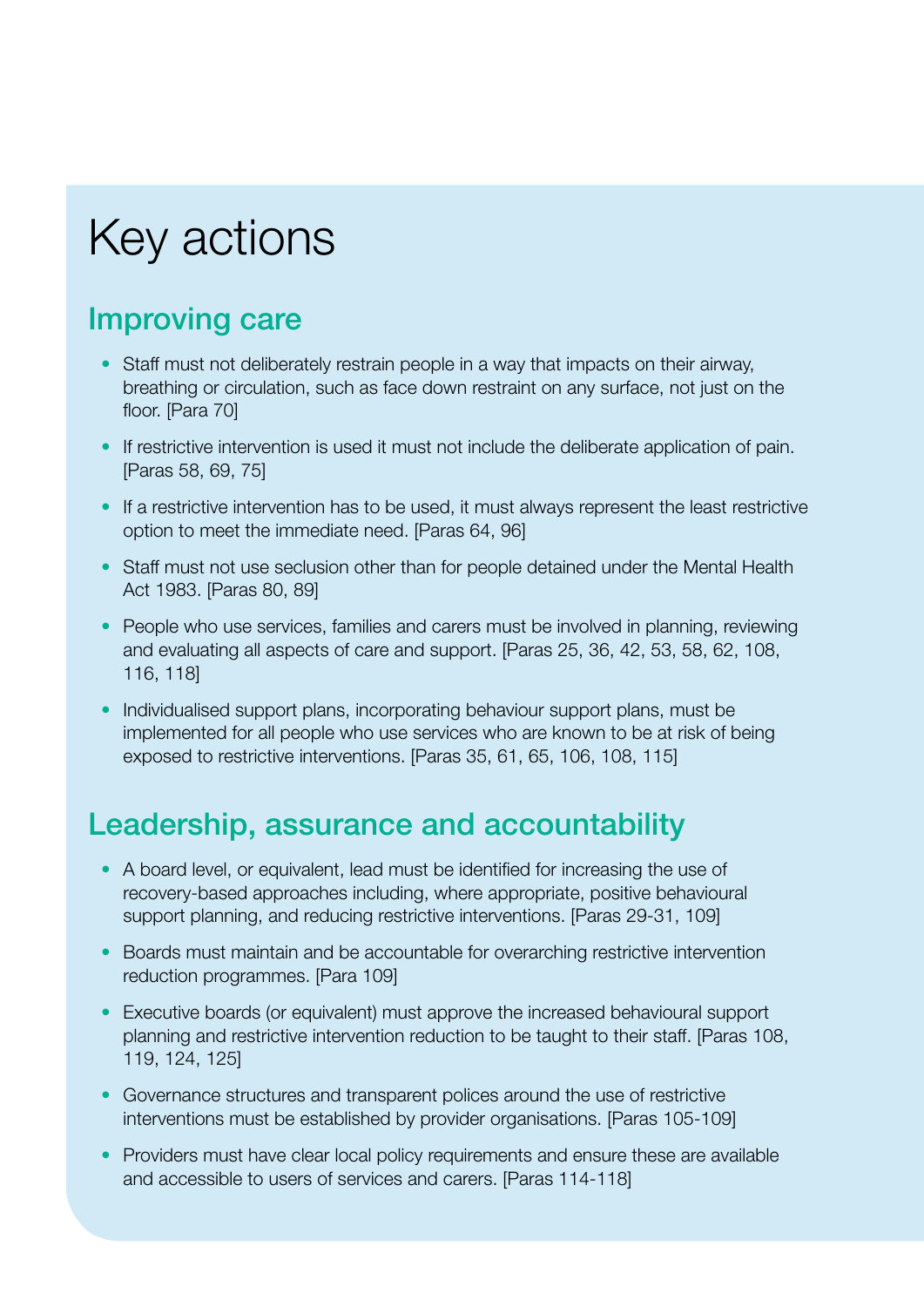- Providers must report on the use of restrictive interventions to service commissioners, who will monitor and act in the event of concerns. [Paras 109, 128]
- Boards must receive and develop actions plans in response to an annual audit of behaviour support plans. [Paras 58, 109]
- Post-incident reviews and debriefs must be planned so that lessons are learned when incidents occur where restrictive interventions have had to be used. [Paras 46-53]

#### **Transparency**

- Providers must ensure that internal audit programmes include reviews of the quality, design and application of behaviour support plans, or their equivalents. [Paras 58, 109]
- Accurate internal data must be gathered, aggregated and published by providers including progress against restrictive intervention reduction programmes and details of training and development in annual quality accounts or equivalent. [Paras 111, 118]
- Service commissioners must be informed by providers about restrictive interventions used for those for whom they have responsibility. [Paras 109-128]
- Accurate internal data must be gathered, aggregated and reported by providers through mandatory reporting mechanisms where these apply, e.g. National Reporting and Learning Service (NRLS) and National Mental Health Minimum Data Set (NMHMDS). [Paras 110-112]

### Monitoring and oversight

- Care Quality Commission's (CQC) monitoring and inspection against compliance with the regulation on use of restraint and its ratings of providers will be informed by this guidance. [Paras 8-10, 105, 106, 112]
- CQC will review organisational progress against restrictive intervention reduction programmes. [Para 108]
- CQC will scrutinise the quality of behaviour support plans which include the use of restrictive interventions. [Para 106]